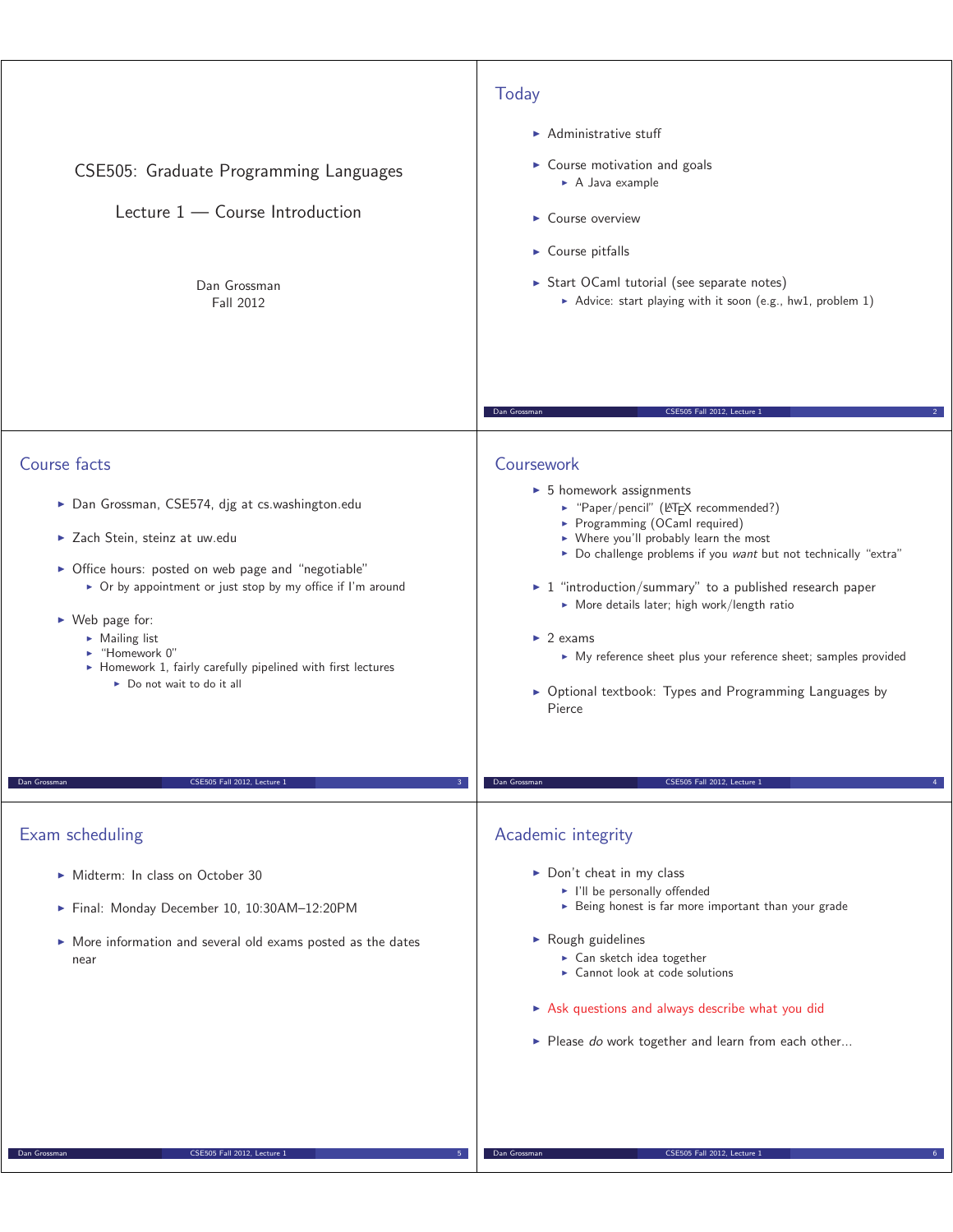## Graduate-school success

- ► Success in 505 (a graduate course) comes from:
	- **Exemble 2** Learning and enjoying the material
	- **EX Challenging yourself**
	- Managing the "big picture" and the details
- Success has nothing to do with:
	- **-** Scrounging for grading points
	- "Doing better than the person next to you"
- $\blacktriangleright$  The person next to you is your colleague for the next 5-50 years

# Logistical advice

#### $\blacktriangleright$  Take notes:

- ► Slides/proofs posted, but they are enough to teach from not to learn from
- Will often work through examples by hand

#### ► Arrive on time:

- $\blacktriangleright$  Missing the first  $N$  minutes is so much less efficient than missing the last *N* minutes
- I know you can get here on time (cf. exam days)

## Does it matter?

Novices write programs that "work as expected," so why be rigorous/precise/pedantic?

Dan Grossman CSE505 Fall 2012, Lecture 1 8

- $\blacktriangleright$  The world runs on software - Web-servers and nuclear reactors don't "seem to work"
- ▶ You buy language implementations—what do they do?
- Software is buggy—semantics assigns blame
- Real languages have many features: building them from well-understood foundations is good engineering
- Never say "nobody would write that" (surprising interactions)

# Programming-language concepts

Focus on semantic concepts:

What do programs mean (do/compute/produce/represent)?

Dan Grossman CSE505 Fall 2012, Lecture 1 7

How to define a language precisely?

English is a poor metalanguage

Aspects of meaning:

Is this really about PL?

**Fidelity** 

The value of a model is in its:

Elegant things we all use

equivalence, termination, determinism, type, . . .

This course does not gives superficial exposure to *N* weird PLs

- But it will help you learn new languages via foundations
- ▶ And build rigorous models for any area of CS research

CSE505 Fall 2012, Lecture

Building a precise model is a hallmark of quality research

**EX Convenience for establishing (proving) properties** - Revealing alternatives and design decisions - Ability to communicate ideas concisely

Why we mostly do it for programming languages:

**•** Remarkably complicated (need rigor)

## APIs

Like almost anything in computing, we can describe the course in terms of designing an API

Many APIs have 1000s of functions with simple inputs

- Kernel calls take a struct or two and return an int

A typical language implementation more or less has just

- *typecheck* **:** *program <sup>→</sup> bool*

**Dan Grossman CSE505 Fall 2012, Lecture 1** 

 $\blacktriangleright$  *compile* **:** *program*  $\rightarrow$  (*string*  $\rightarrow$  *value*)

But defining *program* and these functions is subtle, hard

- ▶ Conversely, "a data structure is just a really dumb PL"
- ► Every extensible system ends up defining a PL (game engines, editors, web browsers, CAD tools, ...)

### I believe this "theory" makes you a better computer scientist

- Focus on the model-building, not just the PL features

Dan Grossman CSE505 Fall 2012, Lecture 1 11

**Dan Grossman** CSE505 Fall 2012, Lecture 1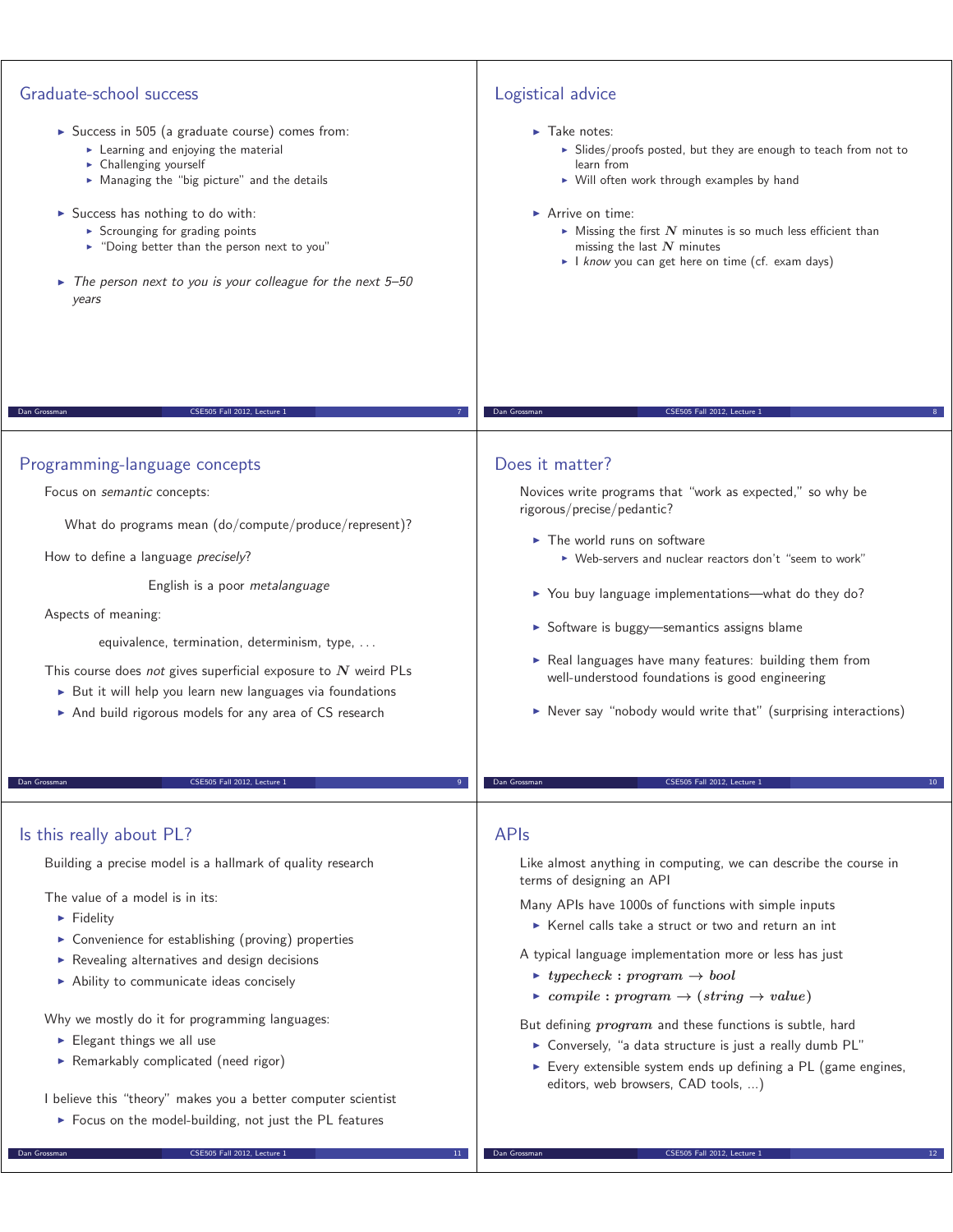| Punch-line<br>Not equivalent:<br>$\blacktriangleright$ Extend A<br>x could be null<br>$\triangleright$ s could modify global state, <i>diverge</i> , throw,<br>$\triangleright$ s could return<br>A silly example, but:<br>> PL makes you a good adversary, programmer<br>> PL gives you the tools to argue equivalence (hard!)                                                                                                              |
|----------------------------------------------------------------------------------------------------------------------------------------------------------------------------------------------------------------------------------------------------------------------------------------------------------------------------------------------------------------------------------------------------------------------------------------------|
| CSE505 Fall 2012, Lecture 1<br>Dan Grossman<br>14                                                                                                                                                                                                                                                                                                                                                                                            |
| Course nongoals                                                                                                                                                                                                                                                                                                                                                                                                                              |
| Study syntax; learn to specify grammars, parsers<br>Fransforming $3+4$ or $(+3\ 4)$ or $+(3,4)$ to<br>"application of plus operator to constants three and four"<br>Learn specific programming languages (but some ML)                                                                                                                                                                                                                       |
| CSE505 Fall 2012, Lecture 1                                                                                                                                                                                                                                                                                                                                                                                                                  |
| Dan Grossman<br>16                                                                                                                                                                                                                                                                                                                                                                                                                           |
| OCaml<br>▶ OCaml is an awesome, high-level language<br>▶ We will use a tiny core subset of it that is well-suited for<br>manipulating recursive data structures (like programs!)<br>▶ You mostly have to learn it outside of class<br>$\triangleright$ Don't procrastinate<br>$\triangleright$ Don't hesitate to ask questions<br>Resources on course webpage<br>I am not a language zealot, but knowing ML makes you a<br>better programmer |
|                                                                                                                                                                                                                                                                                                                                                                                                                                              |

**Dan Grossman** CSE505 Fall 2012, Lecture 1 18 18 18 18 18

**Dan Grossman** CSE505 Fall 2012, Lecture 1 17 17